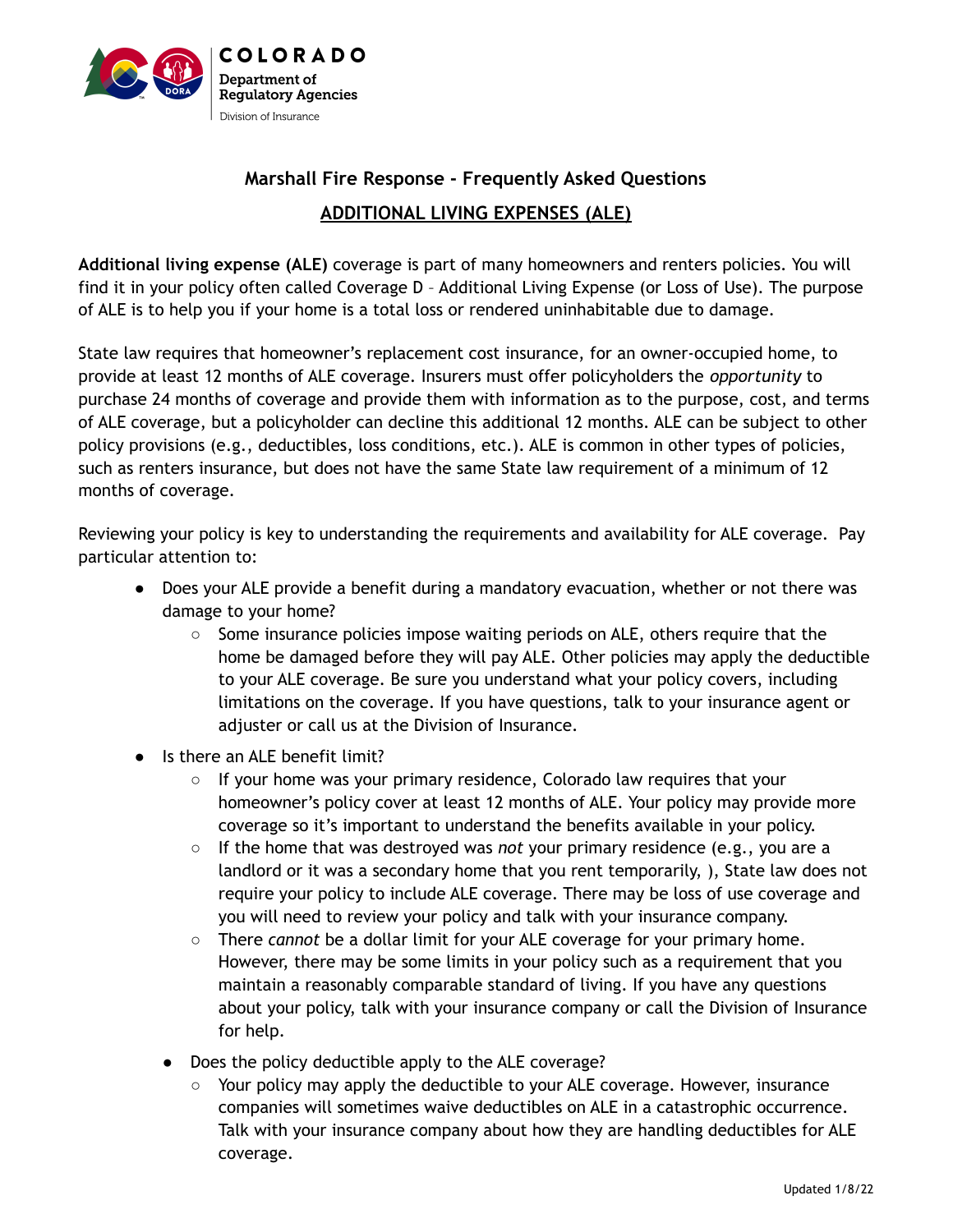

ALE benefits are to cover the increased costs you bear because you are out of your home. They can include short-term costs such as hotel/lodging and meals. Be sure to save receipts for any clothing, toiletries or other immediate necessities. The company will reimburse for these items from your contents coverage. If your home is a total loss or will be uninhabitable for a longer period of time, your ALE benefits can pay for the increased costs of lodging (rent), mileage if lodging is further from work/school, telecommunications connections, etc.

ALE will not cover your mortgage payments, but will cover rent for a temporary home while yours is being rebuilt/repaired. You should contact your mortgage company directly to determine if there is mortgage assistance or forbearance they can provide while your insurance claim is pending and before it is settled.

Insurers generally require documentation of the expenses you incurred for consideration as ALE. It's important to keep and submit **all** receipts for items you purchase for which you answer "yes" to the question, "Was this something I had to buy/do because I lost my home?"

Below are questions raised in the Insurance Town Hall on January 4, 2022:

**● Should we open a claim for the expenses related to short-term evacuation without losing the house or is there a deductible and how much?**

Those expenses may be covered under the policy. You will need to review your policy to determine the deductible. You may want to compare potential recovery with actual expenses to determine if pursuing a claim, and having a claim on your policy history, would be valuable.

## **● My home is standing, but we are currently staying in a hotel. Should I file a claim for displacement?**

Most companies will provide some ALE if you were displaced due to mandatory evacuation or lack of power/gas and water. It is important to read your policy to determine if there is a deductible or other policy terms and conditions related to homes that are not damaged. If you have questions, talk with your insurance company about the coverage available to you or call the Division of Insurance for help.

## **● Are there ALE maximums?**

ALE has time limitations - often 12 or 24 months. Colorado law requires 12 months of ALE coverage, but also requires that your insurance company *offer* you 24 months. The Division has interpreted Colorado statute to require that the policy cannot include a dollar coverage limit or percentage cap, but may specify a reasonable standard of living limit, and may include loss conditions, such as the dwelling has become uninhabitable and the damage is the result of a covered peril.